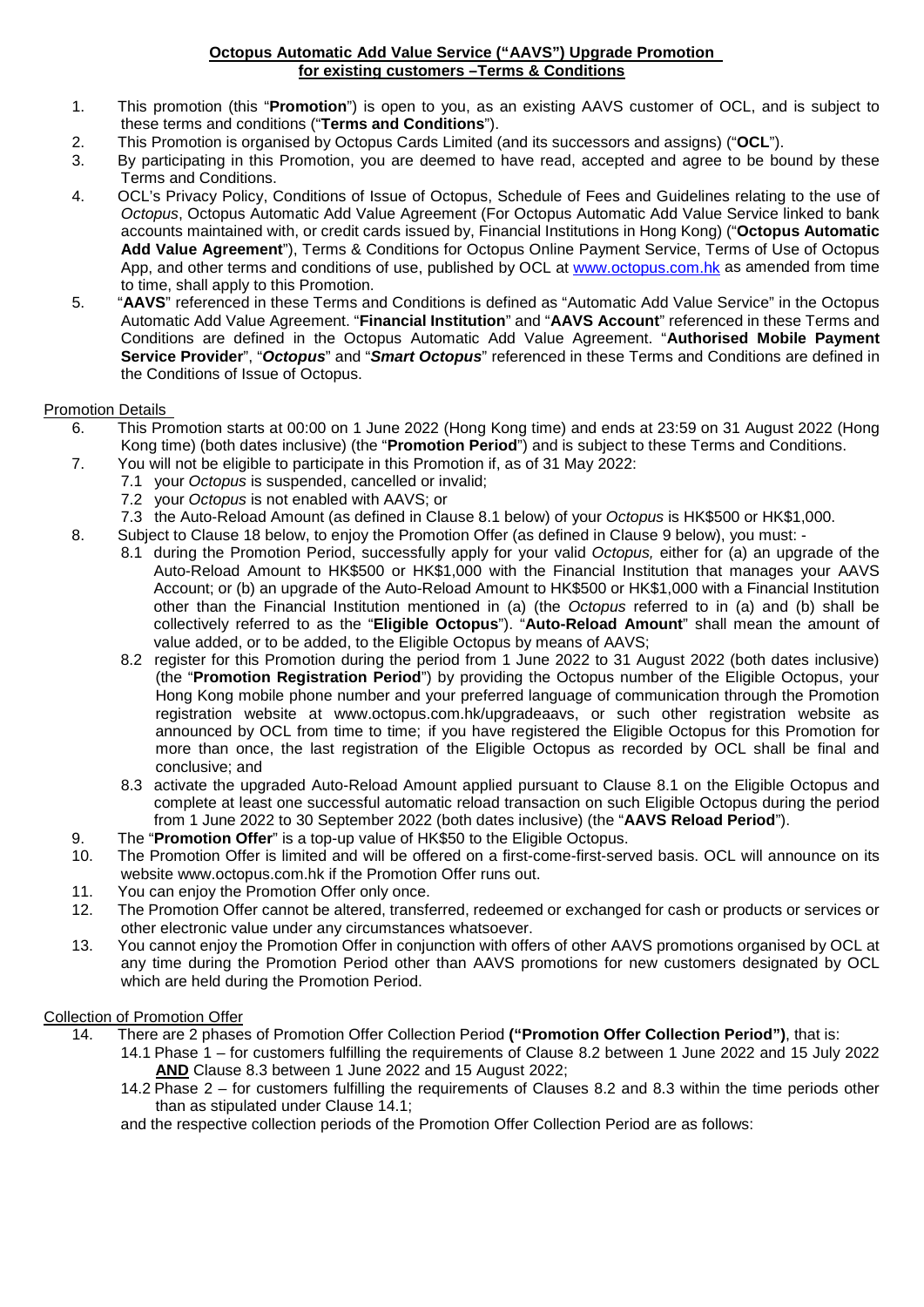| <b>Promotion Registration Period</b><br>(Clause 8.2)       | AAVS Reload Period<br>(Clause 8.3)                            | <b>Promotion Offer</b><br><b>Collection Period</b>                           |
|------------------------------------------------------------|---------------------------------------------------------------|------------------------------------------------------------------------------|
| 1 June 2022 to<br>31 August 2022<br>(both dates inclusive) | 1 June 2022 to<br>30 September 2022<br>(both dates inclusive) | Phase 1<br>15 September 2022 to<br>14 October 2022<br>(both dates inclusive) |
|                                                            |                                                               | Phase 2<br>1 November 2022 to<br>30 November 2022<br>(both dates inclusive)  |

- 15. You must follow the steps set out in [www.octopus.com.hk/collection\\_en](http://www.octopus.com.hk/collection_en) to collect the Promotion Offer.
- 16. Nothing in these Terms and Conditions shall oblige OCL to notify you of the availability of the Promotion Offer or collection of the Promotion Offer within the Promotion Offer Collection Period. Nevertheless, OCL may issue notification for collecting the Promotion Offer by way of short message service (sms) to you if you have provided your Hong Kong mobile phone number and preferred language for communication at the time of registration for the Promotion pursuant to Clause 8 above.
- 17. Each *Octopus* can store up to a maximum amount of HK\$3,000. If the Eligible Octopus has stored up to HK\$3,000, you must spend such amount of stored value in the Eligible Octopus that is equivalent to the amount of the Promotion Offer before collecting the Promotion Offer within the relevant Promotion Offer Collection Period.

## Forfeiture and return of Promotion Offer

- 18. The Promotion Offer will be forfeited automatically without notice to you in the following situations:
	- 18.1 any Promotion Offer not collected within the relevant Promotion Offer Collection Period;
		- 18.2 the suspension, cancellation or invalidation of the Eligible Octopus for whatever reason(s) at the time of collection of the Promotion Offer;
		- 18.3 in addition to Clause 18.2 above, in respect of an Eligible Octopus which is a *Smart Octopus* ("**Eligible Smart Octopus**"), the suspension, cancellation or invalidation of the Eligible Smart Octopus due to reset of the Samsung Pay mobile application, transfer of the Eligible Smart Octopus to another mobile device, loss of the relevant mobile device, performance of the factory data reset on the relevant mobile device, or activation of the Find My Mobile service on the relevant mobile device;
		- 18.4 the AAVS of the Eligible Octopus is suspended or cancelled for whatever reason(s) at the time of collection of the Promotion Offer; or
		- 18.5 if you change the upgraded Auto-Reload Amount of the AAVS Account linked to the Eligible Octopus to an amount less than HK\$500 at any time prior to the collection of the Promotion Offer.
- 19. Upon receipt of the Promotion Offer, if you subsequently change the upgraded Auto-Reload Amount of the AAVS Account linked to the Eligible Octopus to an amount less than HK\$500 on or before 30 September 2023, you acknowledge and agree that OCL may charge you the equivalent value of the Promotion Offer.
- 20. Upon receipt of the Promotion Offer, if you subsequently cancel or suspend for whatever reason(s) the AAVS Account linked to the Eligible Octopus on or before 30 September 2023, you acknowledge and agree that OCL may charge you the equivalent value of the Promotion Offer.

### **General**

- 21. No claims can be made against OCL in relation to this Promotion or any failure in the communication networks, mobile applications, or mobile device, or any interruption, interception, suspension, delay, blackout, loss, unavailability, mutilation, incorrect data transmission or other failure.
- 22. Any act that is found or suspected to be fraudulent may result in you being disqualified from participating in this Promotion and not being eligible for the Promotion Offer.
- 23. OCL has the sole and absolute discretion to modify these Terms and Conditions at any time, which shall be effective immediately upon posting.
- 24. OCL's decisions in relation to any and all aspects of this Promotion shall be final and conclusive.<br>25. Any enguiries relating to banking matters in connection with the AAVS Account, including bon
- 25. Any enquiries relating to banking matters in connection with the AAVS Account, including bonus points and incentives offered by the related bank cards or credit cards, should be referred to the relevant Financial Institution(s). Any enquiries or issues relating to mobile applications or communication services other than provided by OCL should be referred to the relevant Authorised Mobile Payment Service Provider or third party, as the case may be.
- 26. You are responsible for a handling fee of HK\$20 for each transfer, change, or reactivation of your AAVS Account.
- 27. No person other than the holder of an Eligible Octopus and OCL shall have any right under the Contracts (Rights of Third Parties) Ordinance (Chapter 623 of the Laws of Hong Kong) to enforce the provisions of these Terms and Conditions.
- 28. Save for Clause 25 above, any enquiries or disputes concerning this Promotion must be made to OCL **on or before 31 December 2022** by post to Customer Service, Octopus Cards Limited at 46/F, Manhattan Place, 23 Wang Tai Road, Kowloon Bay, Kowloon, Hong Kong, or by facsimile (no.: 2266 2211) or by calling Octopus Customer Service Hotline (no.: 2266 2222) or by email to [customerservice@octopus.com.hk.](mailto:customerservice@octopus.com.hk)